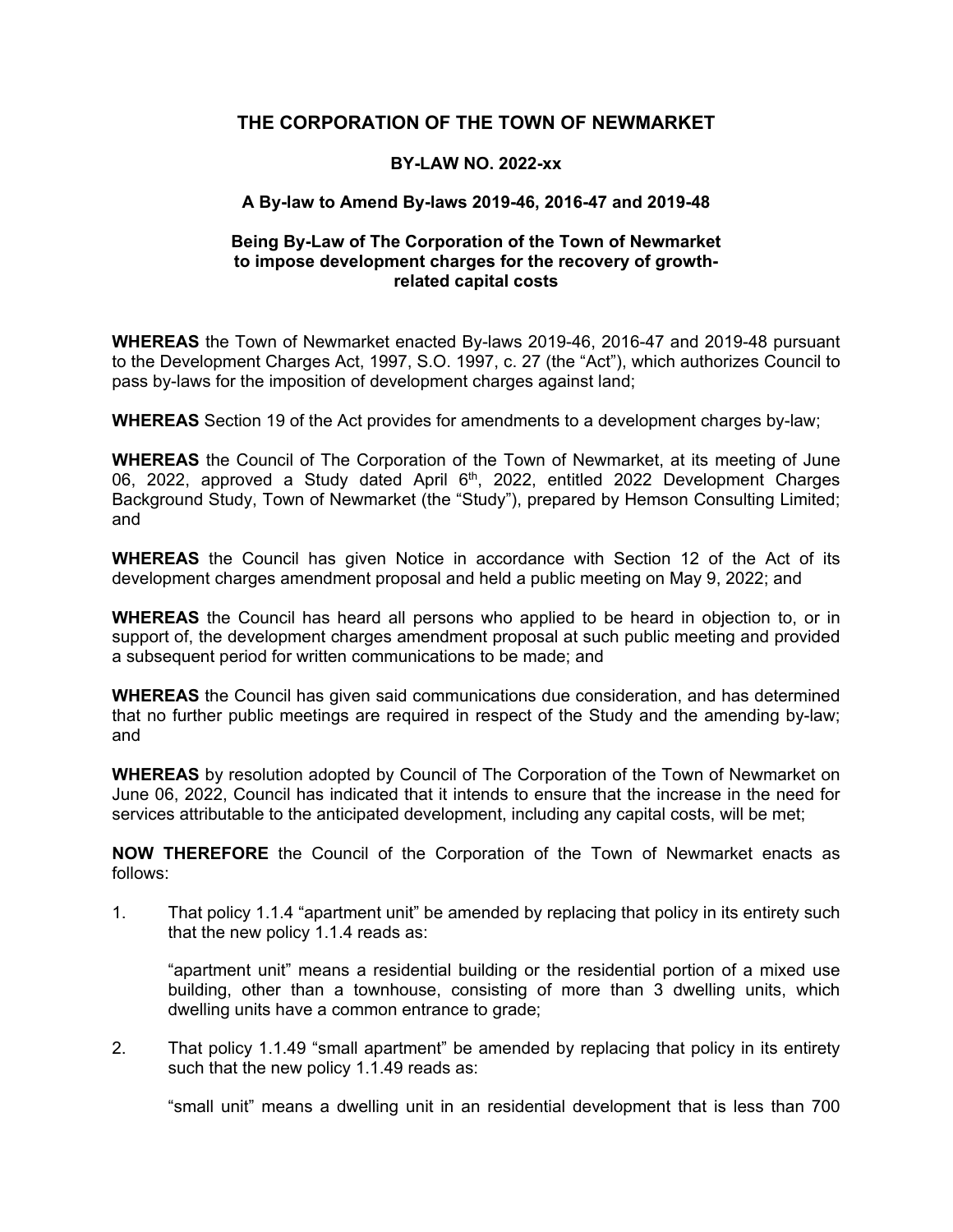square feet in size;

3. That policy 1.1.50 "stacked townhouse" be amended by replacing that policy in its entirety such that the new policy 1.1.50 reads as:

 horizontally and each dwelling unit having an entrance to grade shared with no more "stacked townhouse" means a building, other than a plex, or townhouse, containing at least 3 dwelling units, each dwelling unit being separated from the other vertically and/or than 3 other units

4. That policy 3.9 be amended by replacing that policy in its entirety such that the new policy reads as:

 of payment of development charges in regard to such redevelopment was, or is to be 3.9 Despite any other provision of this by-law, where, as a result of the redevelopment of land, a building or structure existing on the same land within 48 months prior to the date demolished, in whole or in part, or converted from one principal use to another principal use on the same land, in order to facilitate the redevelopment, the development charges otherwise payable with respect to such redevelopment shall be reduced by the following amounts:

a) In the case of a residential building or structure, or in the case of a mixed-use building or structure, the residential uses in the mixed-use building or structure, an amount calculated by multiplying the applicable development charge under subsections 3.6 of this bylaw by the number, according to type, of dwelling units that have been or will be demolished or converted to another principal use; and

 building or structure, the non-residential uses in the mixed-use building or structure, an b) In the case of a non-residential building or structure or, in the case of mixed-use amount calculated by multiplying the applicable development charges under subsection 3.7 of this by-law by the gross floor area that has been or will be demolished or converted to another principal use;

provided that such amounts shall not exceed, in total, the amount of the development charges otherwise payable with respect to the redevelopment. The 48 month time frame shall be calculated from the date of the issuance of the demolition permit.

 derelict prior to issuance of a demolition permit by Council of the area municipality in 3.9.1 Any building or structure that is determined to be derelict or the equivalent of which the building or structure is located, shall be eligible for development charge credits in accordance with section 3.9.

 accordance with subsection 3.9.1 shall be eligible for development charge credits if a 3.9.2 Any building or structure deemed derelict, or the equivalent of derelict in building permit is issued for a building or structure on the lands previously occupied by the deemed derelict building or structure within 120 months or less of the issuance of demolition permit for the deemed derelict building or structure. The development charge credit shall be calculated in accordance with the time requirements between demolition permit issuance and building permit issuance as set out in Schedule 'D'. The amount of development charges payable for any development to which subsections 3.9.1 apply, shall be calculated in accordance with subsection 3.9.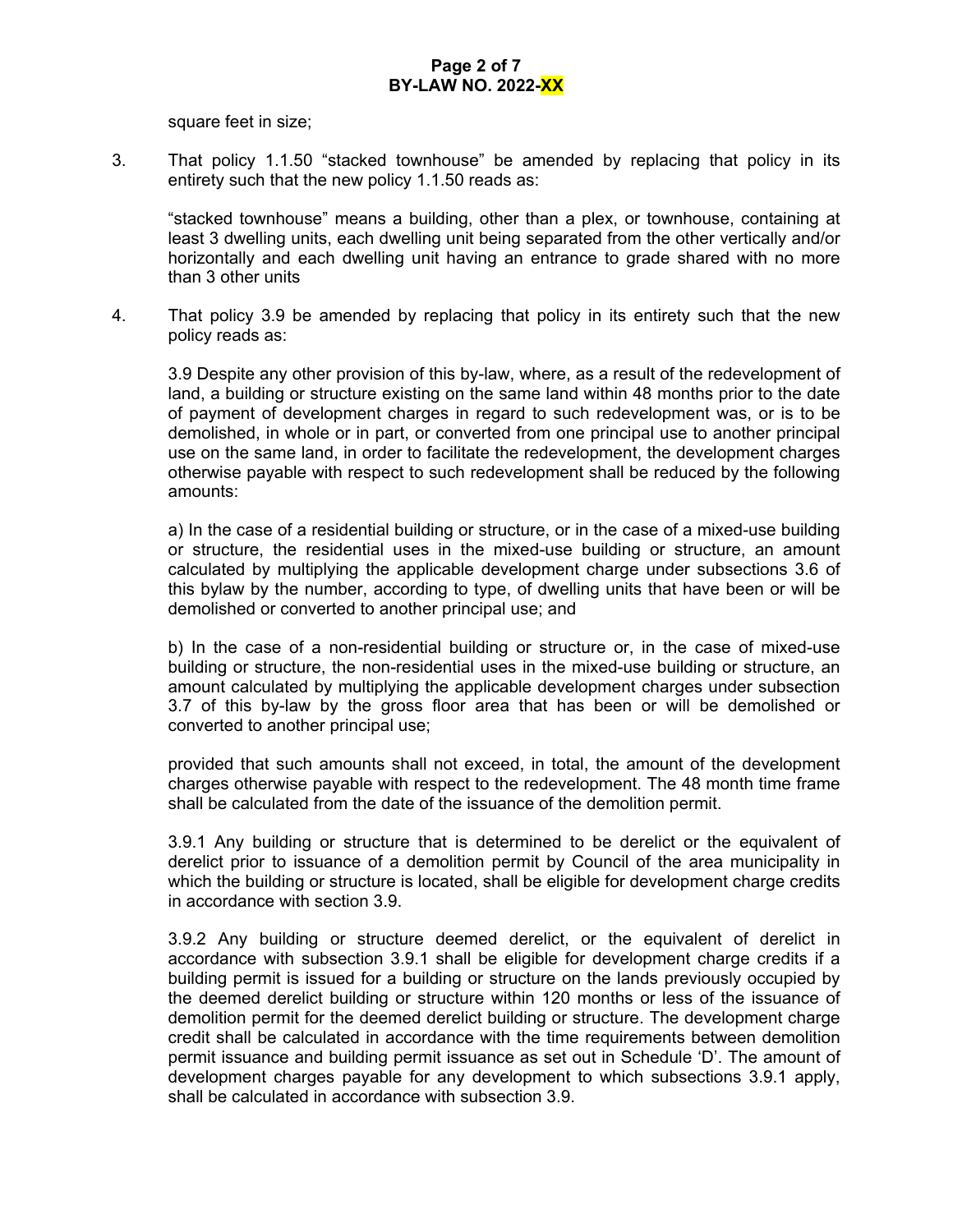# **Page 3 of 7 BY-LAW NO. 2022-XX**

5. That policy 3.10 be amended by replacing that policy in its entirety such that the new policy 3.10 reads as:

Development charges imposed under this section are payable in accordable with section 26.1 and 26.2 of the Act or upon issuance of a building permit with respect to each dwelling unit, building or structure for non-engineered services. Development charges for Services Related to a Highway, Water, Wastewater and Storm shall be payable upon registration of subdivision agreement.

- 6. That Schedule 'A-2' and Schedule "B-2" to By-law 2019-46 be amended by replacing the residential Development Charges for the services of Waste Diversion Services, with the Development Charges as set out by Schedule 'A-1' to this By-law.
- 7. That Schedule 'A-2' and Schedule "B-2" to By-law 2019-47 be amended by replacing the residential and non-residential Development Charges for the services of General Government, Library, Parks & Recreation, with the Development Charges as set out by Schedule 'A-2' to this By-law.
- 8. That Schedule 'A-2' and Schedule "B-2" to By-law 2019-48 be amended by replacing the residential Development Charges for the services of Waste Diversion Services, with the Development Charges as set out by Schedule 'A-3' to this By-law.
- 9. The Development Charges set out in Schedules 'A-1' and 'A-2' hereto shall be adjusted without amendment to this By-law annually on July  $1<sup>st</sup>$  in each year, commencing July  $1<sup>st</sup>$ , 2022, in accordance with the most recent twelve month change in the Statistics Canada Quarterly, Building Construction Price Index.
- 10. That Schedule 'D' be appended to the end of each by-law.
- 11. This By-law shall come into force and take effect on June 13, 2022.
- 12. Except as amended by this by-aw, all provisions of By-law 2019-46, 2019-47 and 2019- 48, shall remain in full force and effect.
- 13. This By-law may be referred to as the Town's Development Charges Amendment Bylaw.

**PASSED THIS 6th DAY OF JUNE, 2022.** 

**MAYOR**

 $\mathcal{L}_\text{max}$  , where  $\mathcal{L}_\text{max}$  and  $\mathcal{L}_\text{max}$ 

 $\mathcal{L}_\text{max}$  , where  $\mathcal{L}_\text{max}$  and  $\mathcal{L}_\text{max}$  **CLERK**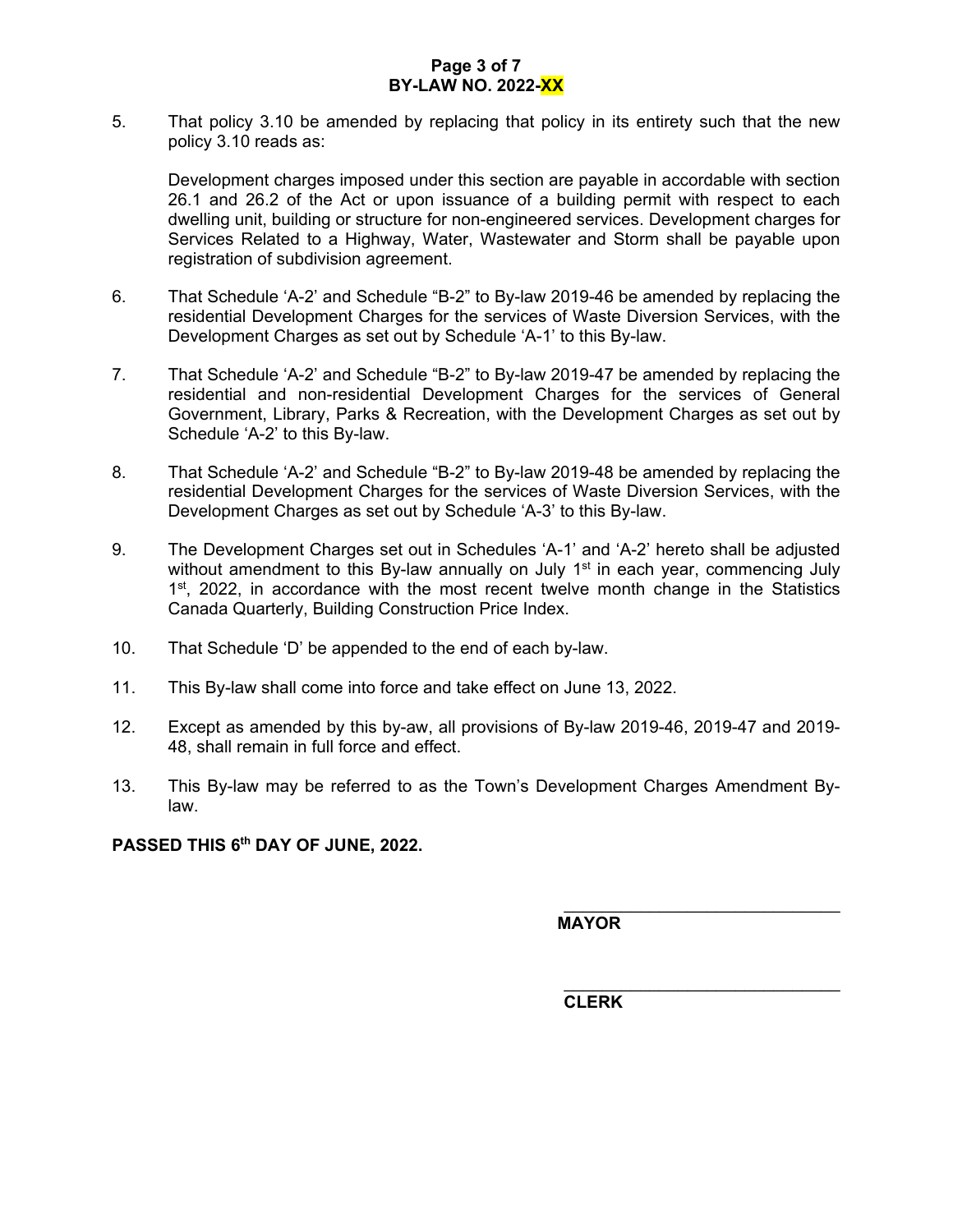# **Page 4 of 7 BY-LAW NO. 2022-XX**

# **SCHEDULE 'A-1'**

# **Residential Charges Components**

| <b>Service</b>                                                       | Percentage of Charge (%) |
|----------------------------------------------------------------------|--------------------------|
| <b>Fire Services</b>                                                 | 7.0%                     |
| <b>Waste Diversion Services</b>                                      | 1.5%                     |
| Related to a<br>Highway,<br>Services<br>Water,<br>Wastewater & Storm | 91.6%                    |
| <b>Total</b>                                                         | 100%                     |

Note: No changes to the non-residential charge components table.

|                                 | <b>Residential Charge By Unit Type</b> |                         |             | <b>Non-Residential</b> |                   |
|---------------------------------|----------------------------------------|-------------------------|-------------|------------------------|-------------------|
| Service                         |                                        |                         | Apartments  | <b>Small Units</b>     |                   |
|                                 | Singles &                              | <b>Rows &amp; Other</b> | 700 sq. ft. | Under                  | Charge per Square |
|                                 | Semis                                  | <b>Multiples</b>        | or Greater  | 700 sa. ft.            | <b>Metre</b>      |
| <b>Waste Diversion Services</b> | \$198                                  | \$155                   | \$118       | \$84                   | \$0.00            |

1) With the exception of Waste Diversion Services, all rates as per By-law 2019-46 will continue to apply.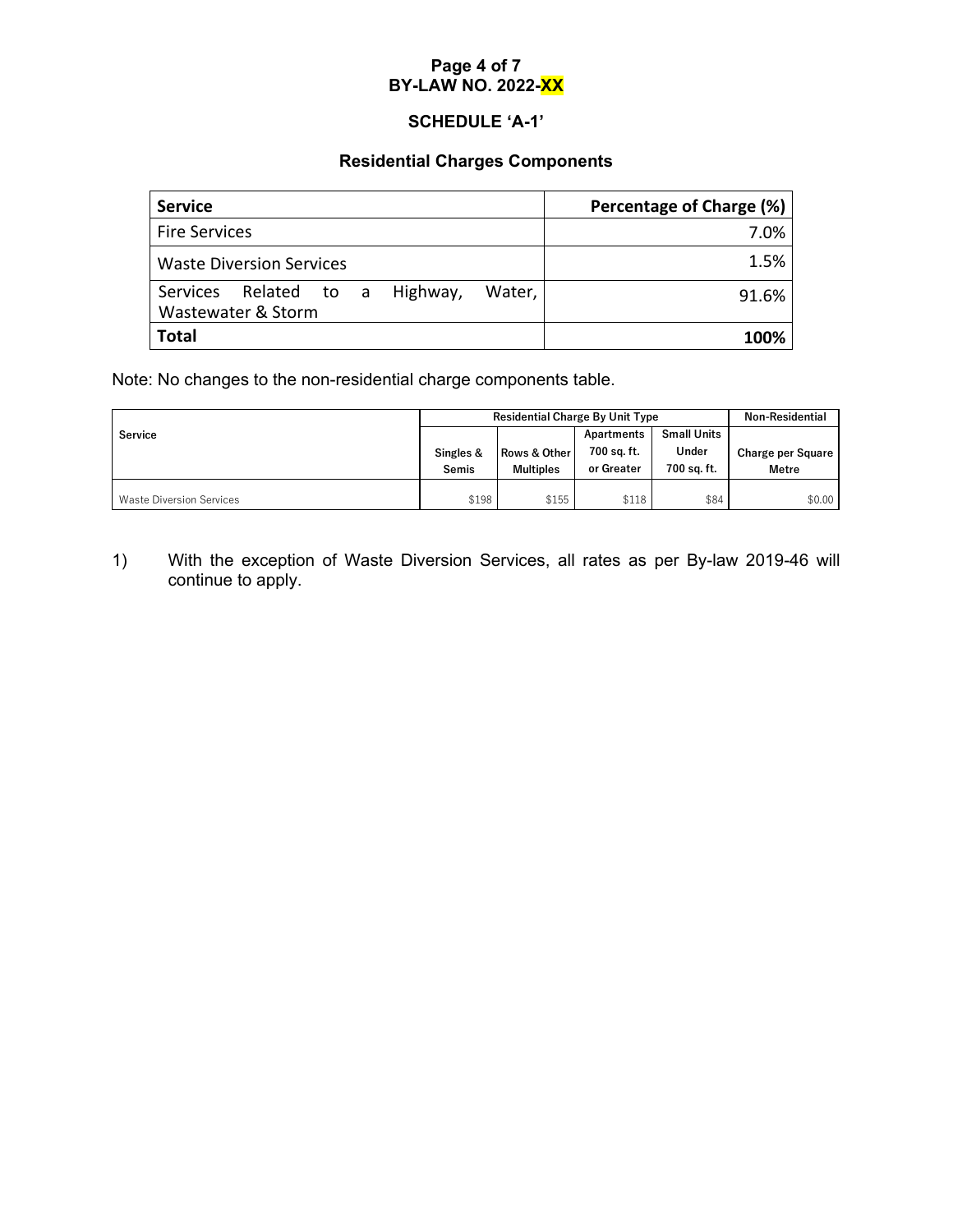# **Page 5 of 7 BY-LAW NO. 2022-XX**

# **SCHEDULE 'A-2'**

#### **Residential Charges Components**

| <b>Service</b>              | Percentage of Charge (%) |
|-----------------------------|--------------------------|
| Development-Related Studies | 1.8%                     |
| Library                     | 6.3%                     |
| Parks & Recreation          | 89.2%                    |
| Municipal Parking*          | 2.7%                     |
| <b>Total</b>                | 100%                     |

# **Non-Residential Charges Components**

| <b>Service</b>              | Percentage of Charge (%) |
|-----------------------------|--------------------------|
| Development-Related Studies | 87.9%                    |
| Library                     | 0.0%                     |
| Parks & Recreation          | 0.0%                     |
| Municipal Parking*          | 12.1%                    |
| <b>Total</b>                | 100%                     |

Note: Municipal Parking to continue to be levied as permitted under the legislation until such time that a CBC By-law is adopted or until the permitted date as outlined in the Planning Act.

|                             | <b>Residential Charge By Unit Type</b> |                  |                           | <b>Non-Residential</b>      |                          |
|-----------------------------|----------------------------------------|------------------|---------------------------|-----------------------------|--------------------------|
| <b>Service</b>              | Singles &                              | Rows &<br>Other  | Apartments<br>700 sq. ft. | <b>Small Units</b><br>Under | <b>Charge per Square</b> |
|                             | Semis                                  | <b>Multiples</b> | or Greater                | 700 sa. ft.                 | <b>Metre</b>             |
| Development-Related Studies | \$322                                  | \$253            | \$191                     | \$137                       | \$1.78                   |
| Library                     | \$1.121                                | \$880            | \$666                     | \$476                       | \$0.00                   |
| Parks & Recreation          | \$15,867                               | \$12,446         | \$9.419                   | \$6,728                     | \$0.00                   |
| Subtotal                    | \$17,310                               | \$13,579         | \$10,276                  | \$7,341                     | \$1.78                   |

1) With the exception of Development-Related Studies (previously referred to as General Government), Library and Parks & Recreation, all rates as per By-law 2019-47 will continue to apply.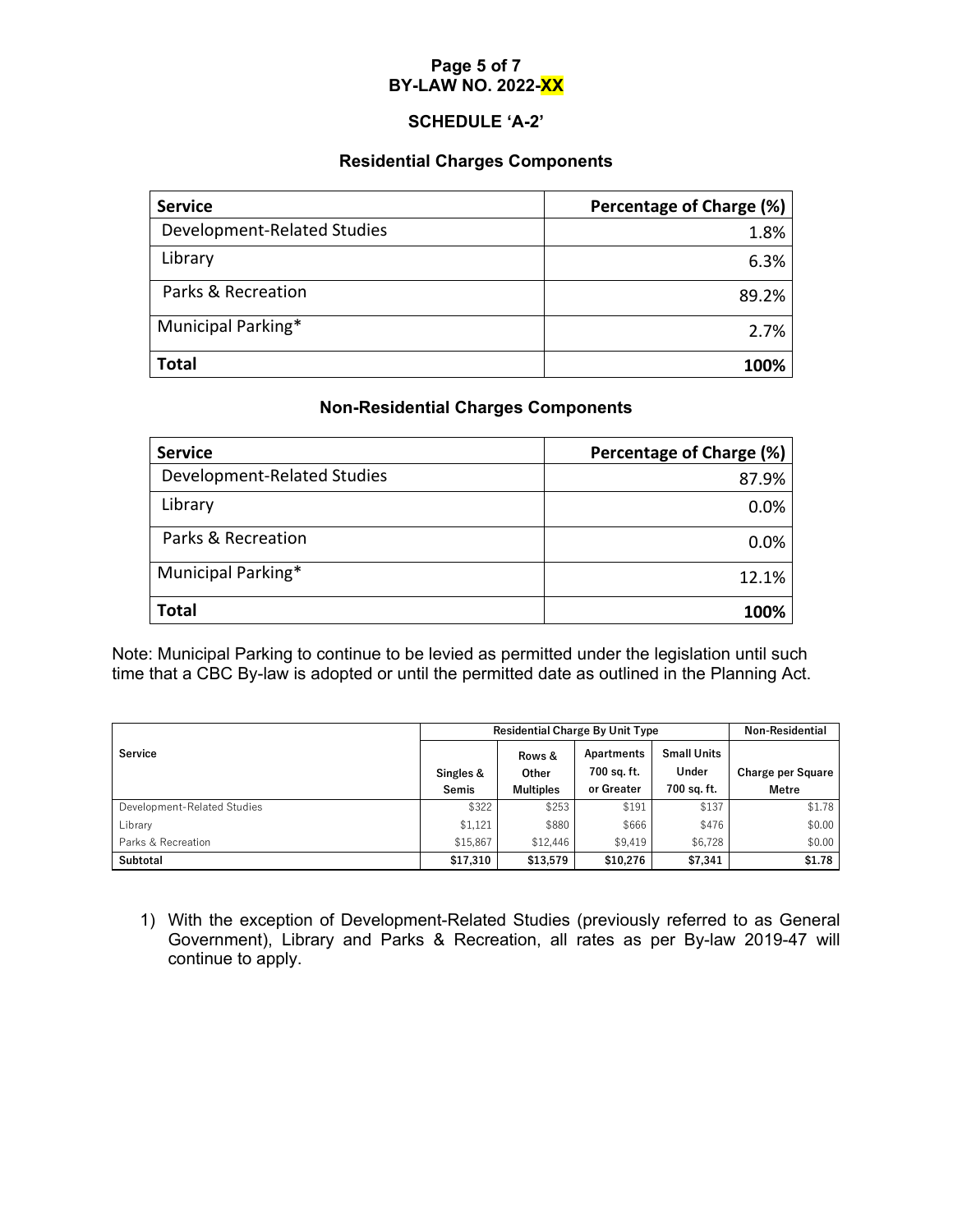# **Page 6 of 7 BY-LAW NO. 2022-XX**

# **SCHEDULE 'A-3'**

# **Residential Charges Components**

| <b>Service</b>                                                          | Percentage of Charge (%) |
|-------------------------------------------------------------------------|--------------------------|
| <b>Fire Services</b>                                                    | 8.1%                     |
| <b>Waste Diversion Services</b>                                         | 1.7%                     |
| Related<br>Highway,<br>Services<br>to a<br>Water,<br>Wastewater & Storm | 90.2%                    |
| <b>Total</b>                                                            | 100%                     |

Note: No changes to the non-residential charge components table.

|                                 | <b>Residential Charge By Unit Type</b> |                  |             | <b>Non-Residential</b> |                   |
|---------------------------------|----------------------------------------|------------------|-------------|------------------------|-------------------|
| <b>Service</b>                  |                                        |                  | Apartments  | <b>Small Units</b>     |                   |
|                                 | Singles &                              | Rows & Other     | 700 sq. ft. | Under                  | Charge per Square |
|                                 | Semis                                  | <b>Multiples</b> | or Greater  | 700 sa. ft.            | <b>Metre</b>      |
|                                 |                                        |                  |             |                        |                   |
| <b>Waste Diversion Services</b> | \$198                                  | \$155            | \$118       | \$84                   | \$0.00            |

1) With the exception of Waste Diversion Services, all rates as per By-law 2019-48 will continue to apply.